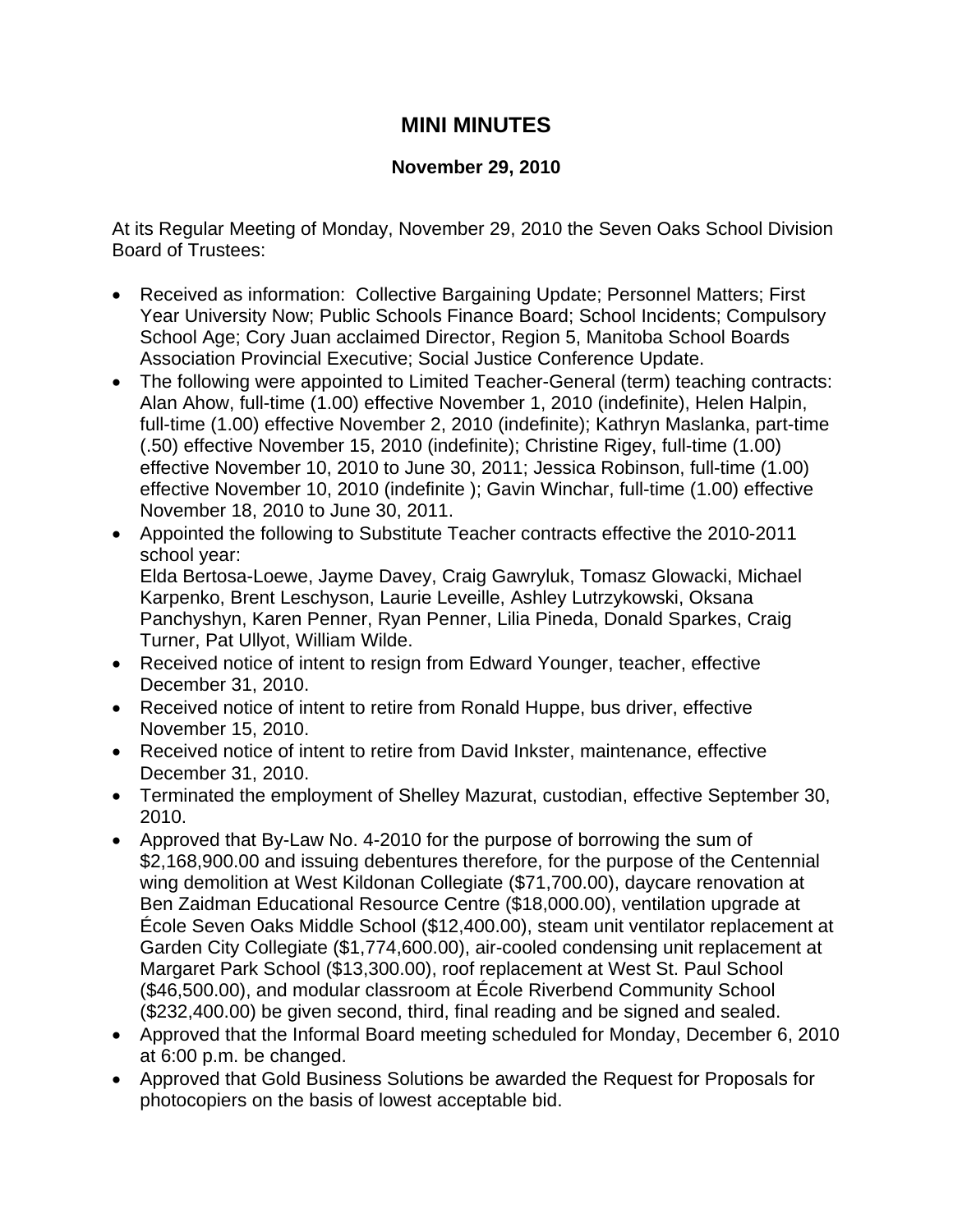- Approved that the Board resubmit the Education Finance Resolution to the Manitoba School Boards Association for consideration at the Regional Meeting and AGM. Resolution: The Manitoba School Boards Association believes that the education funding formula should contain sufficient equalization measures to ensure equity of opportunity for students and fairness for taxpayers in divisions with low assessment bases.
- Approved that the Board submit the Transportation Resolution to the Manitoba School Boards Association for consideration at the Regional Meeting and AGM. Resolution: That Manitoba School Boards call upon the Manitoba Government to enact legislation enabling photo enforcement of school bus stop sign violations.
- Approved that the Board approve the submission of the workshop proposal for the 2011 MSBA Convention: "See the Big Picture and Achieve Big Results".
- Approved that the Board endorse the nomination of Cory Juan for re-election as Director, Region 5 on the Manitoba School Boards Association Provincial Executive.
- Presentation received from students from Garden City, Maples and West Kildonan Collegiate regarding the M.A.S.S. Conference - "Social Justice: Educating for Action".
- Received the request to hold religious exercises at R.F. Morrison School.
- Received for payment:
	- o Invoice No. 595-10 for the Swinford Park Soccer Field project in the amount of \$20,434.28 be paid to Lombard North Group.
	- the amount of \$283.50 be paid to Number Ten Architectural Group. o Invoice No. 8591 for Renovations at Edmund Partridge Community School in
	- o Invoice No. 8593 for the Grooming Room and Elevator at Garden City Collegiate West in the amount of \$1,675.95 be paid to Number Ten Architectural Group.
	- o Invoice No. 8595 for Grooming Room, Lifts and Ramp at West St. Paul School in the amount of \$968.34 be paid to Number Ten Architectural Group.
	- Garden City Collegiate West in the amount of \$135,824.67 be paid to Park o Certificate of Payment No. 2 for the Grooming Room and Elevator project at West Projects Ltd.
	- Collegiate West Grooming Room and Elevator in the amount of \$10,488.39 be o 7-1/2% Statutory Holdback on Certificate of Payment No. 2 for Garden City paid to the SOSD/Park West 425 GCCI Elevator Groom account.
	- and Unit Ventilator Replacement Project in the amount of \$156,483.93 be paid o Certificate of Payment No. 4 for the Garden City Collegiate West Steam Heating to Randall Plumbing and Heating Ltd.
	- amount of \$11,451.53 be paid to the SOSD/Randall Plumbing 433 GCCI West o 7-1/2% Statutory Holdback on Certificate of Payment No. 4 for the Garden City Collegiate West Steam Heating and Unit Ventilator Replacement Project in the HVAC account.
	- $\circ$  Certificate of Payment No. 3 for the Modular Classrooms & Link Addition at École Riverbend School in the amount of \$121,685.90 be paid to Von Ast Construction (2003) Inc.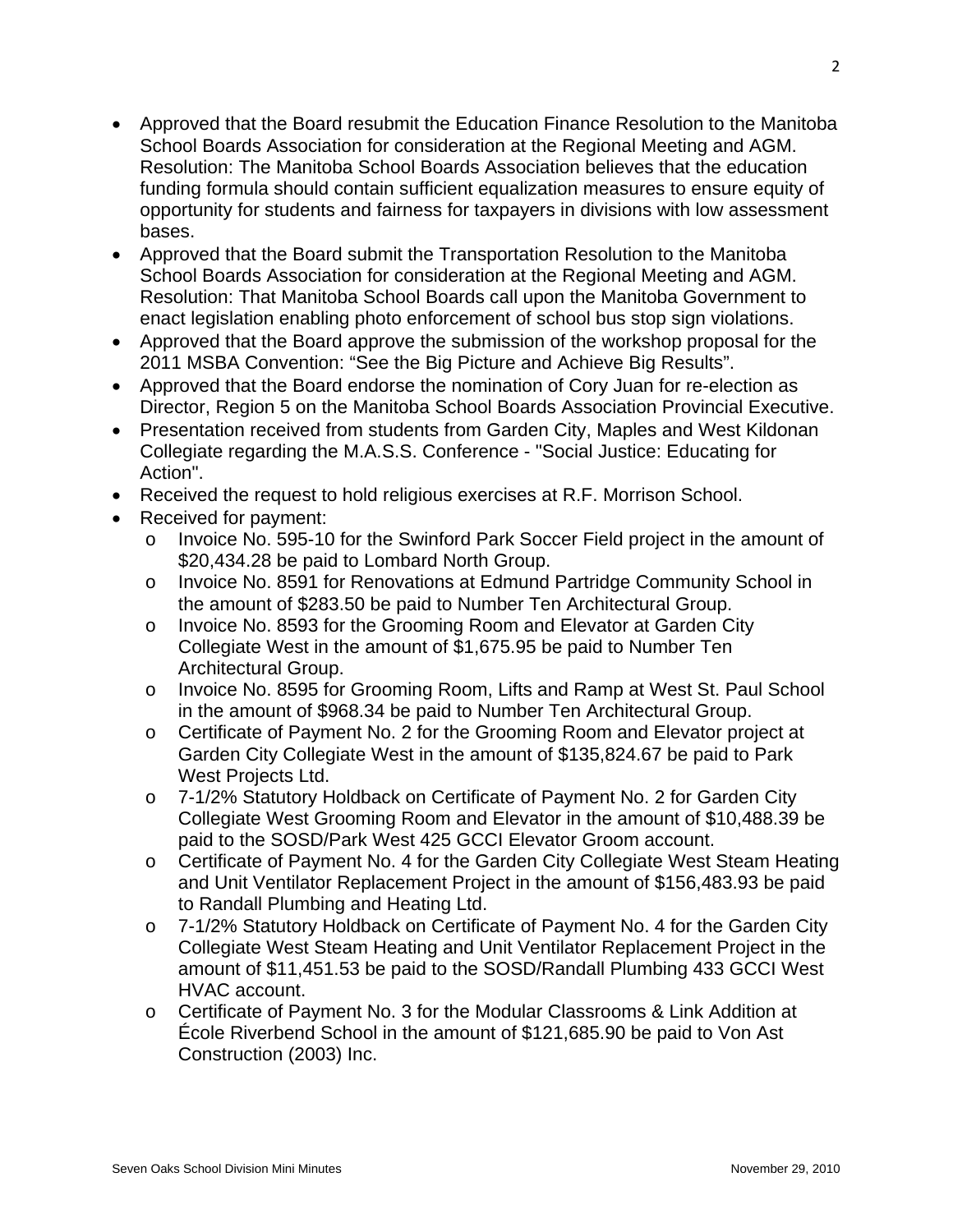- o 7-1/2% Statutory Holdback on Certificate of Payment No. 3 for the Modular Classrooms & Link Addition at École Riverbend School in the amount of \$9,396.59 be paid the SOSD/Von Ast Const-RB Mod/Link 426 account.
- o Certificate of Payment No. 18 for Renovations at Edmund Partridge School in the amount of \$33,063.63 be paid to Westland Construction.
- o Holdback Payment Certificate No. 19 (for the 7-1/2% Statutory Holdback on Certificate of Payment No.18) for Renovations at Edmund Partridge School in the amount of \$2,680.84 be paid to Westland Construction.
- o Holdback Payment Certificate No. 19 (for the 7-1/2% Statutory Holdback on Certificate of Payment No.18) for Renovations at Edmund Partridge School in the amount of \$2,680.84 be paid to Westland Construction.
- Conference reports received from:
	- o Suzanne Martin, Teacher, West Kildonan Collegiate: National Council of Teachers of Mathematics Regional Conference, October 28 and 29, 2010 - New Orleans, Louisiana.
	- Teachers of Mathematics Regional Conference, October 28 and 29, 2010 New o Terri MacKenzie, Teacher, West Kildonan Collegiate: National Council of Orleans, Louisiana.
	- o Alisa Wiebe and Erin Lees, Teachers, Garden City Collegiate: Jason and Jeremy's Jazz Theory Boot Camp, August 1 to 8, 2010 - Winnipeg.
	- o Sara Clarke, Teacher, Elwick School: CAYC: The Wonder of Learning (Reggio Exhibit), September 30 to October 3, 2010 - Chicago, Illinois.
	- o Richelle Scott, Teacher, Elwick School: CAYC: The Wonder of Learning (Reggio Exhibit), September 30 to October 3, 2010 - Chicago, Illinois.
	- o Jasmin Cavanaugh, Teacher, Elwick School: The Hundred Languages of Children, September 30 to October 3, 2010 - Chicago, Illinois.
	- Association), October 28 to 30, 2010 Shaumburg, Illinois. o Janice Hill, Special Ed Coordinator: ATIA (Assistive Technology Industry
	- Transforming Lives One Student at a Time, November 4 to 6, 2010 Tarrytown, o Scott Shier, Vice-Principal, West Kildonan Collegiate: School Counsellors: New York.
	- August 3 to 6, 2010 Providence, Rhode Island. o Adair Warren, Principal, MET School: The MET School Big Bang Conference,
- Correspondence received from:
	- Pilot Project (formula-based program/block grant). o Gerald Farthing, Deputy Minister, Education: Approval of three-year Level II
	- o Marnie Erb, Chairperson, Red River Valley School Division: Letter of support exempting school divisions from property taxes. wherein the Brandon School Division requests that the Government consider
	- o Manitoba Healthy Schools: Funding for the 2010/2011 school year.
	- o Jim Rondeau, Healthy Living, Youth and Seniors: Youth Leadership Scholarships to graduating Grade 12 students.
	- o Barb Unrau, Executive Assistant, Manitoba School Boards Association: Acknowledgment of Cory Juan's nomination to fill the position of Director, Region 5 on the Manitoba School Boards Association Provincial Executive.